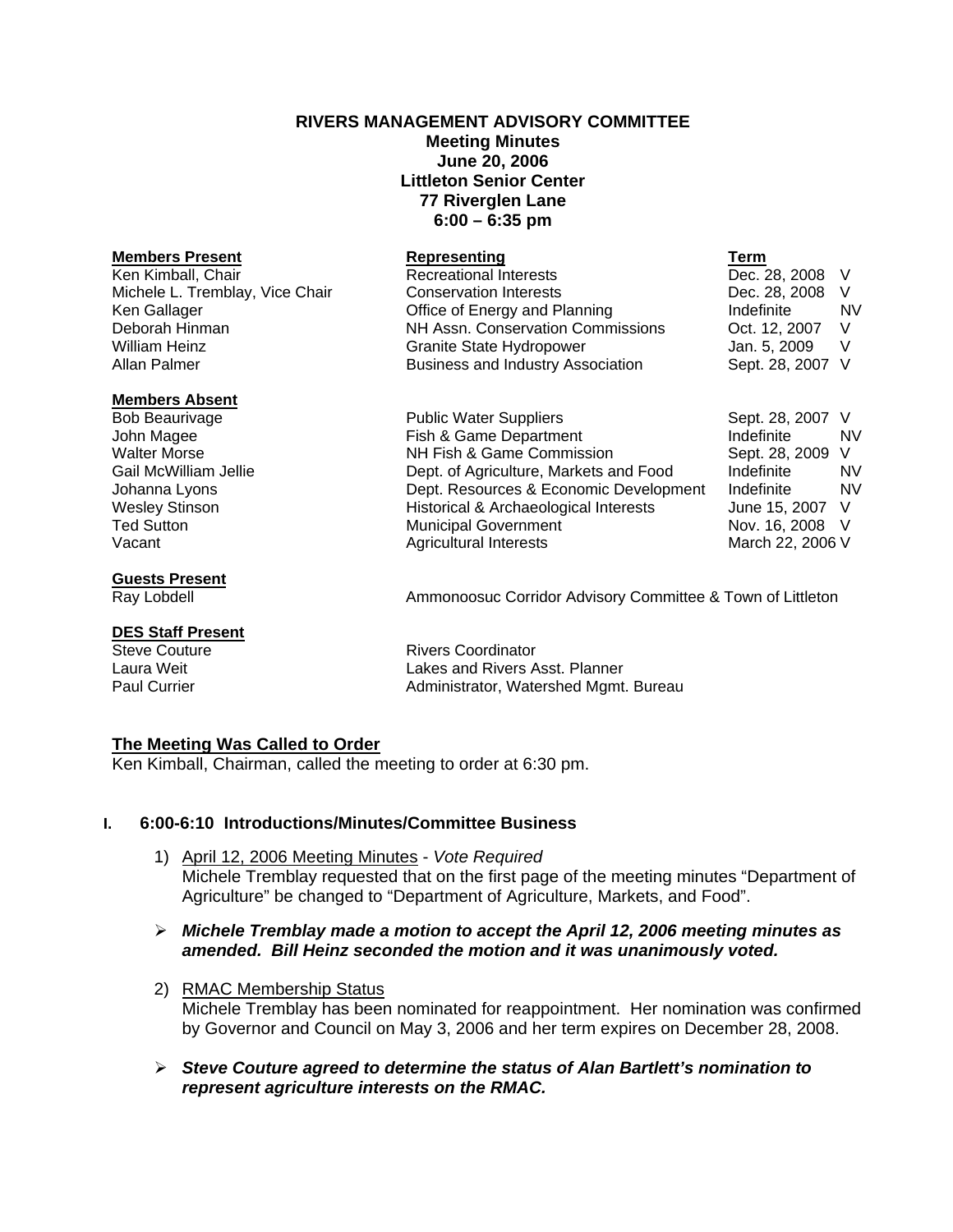## **II. 6:10-6:30 Surplus Land Reviews (SLR) – Disposition of State-Owned Properties**

- 1) SLRs 06-005 Town of Wentworth (South Branch of the Baker River) *Vote Required*  DRED proposes to enter into a 25 year lease, with one additional 25 year term, with the Baker River Valley Snowmobile Club (BRVSC) at Foster and Colburn State Forest. The property is 220 acres. The current use of the property is a working forest and agriculture field land that contains snowmobile trails and the Baker River Valley Clubhouse facility.
- ¾ *Debby Hinman motioned to recommend disposal as submitted with the understanding that if additional uses (ex. other motorized vehicles such as ATVs) are proposed in the future, more information would be needed and the Committee would need to review that additional use. Michele Tremblay seconded and the motion was unanimously voted.*
- 2) DOT 06-03: Town of New Hampton (Pemigewasset River)

DOT proposes to dispose of approximately 9.8 acres between the westerly side of Interstate 93. This parcel is a portion of a larger parcel acquired in 1952 with federal transportation funds for the construction of Interstate 93. The parcel falls within the jurisdiction of the Pemigewasset River Local Advisory Committee (PRLAC) and the RMAC.

Ken Gallager expressed his concern with the overlap of the scenic easement and the property boundary.

Laura Weit indicated that she met with Phil Miles to determine if DOT was aware of the scenic easement. DOT has not done any deed research on this parcel and Phil assured Laura that if DOT did sell the property, language would be included on the deed to make sure the property did not encroach upon the scenic easement.

Ken Kimball commented on the lack of information pertaining to the intended use of the parcel.

Laura Weit pointed out that Phil Miles indicating that DOT has a MOU with the state police to use the parcel for target practice. She also commented that Max Stamp, Chair of the PRLAC conducted a site visit and submitted a report. Max noted a significant amount of excavation on the site along with training stalls, a modular building, and an old police car. The PRLAC's only concern is if the ultimate use of the property includes a significant increase in impervious surfaces, bioretention provisions should be include to filter runoff to the river.

Ken Kimball expressed his concern regarding potential lead contamination.

¾ *Michele Tremblay motioned to ask DOT for more information pertaining to the intended use of the property (ex. sale or lease), the prospective purchaser or lessee, evidence of potential lead contamination, and a resolution to the overlap of the scenic easement. Debby Hinman seconded and the motion was unanimously voted.*

### **III. 6:30-6:35 pm Other Business/Action Item Review**

Michele Tremblay indicated that she will not be able to attend the next meeting scheduled for July 24, 2006.